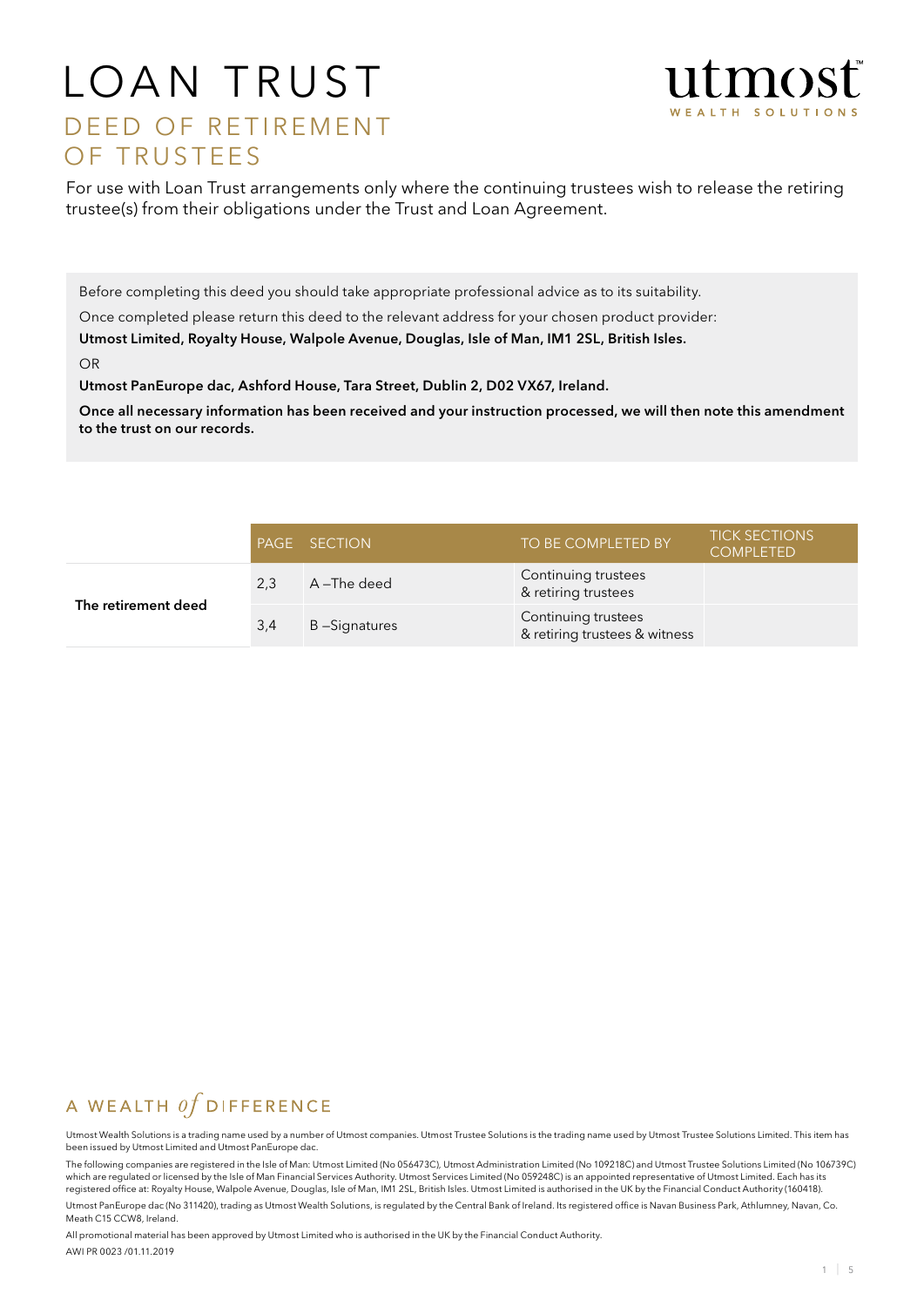# IMPORTANT NOTES

This is a draft deed for the consideration of the parties and their legal advisers only. We have taken every care in preparing it but cannot take any responsibility for the legal/taxation consequences of using it. We strongly recommend that you consult your own professional advisers and seek tax advice in your country(ies) of domicile and/or residence.

If this Deed of retirement is being used at the same time as a Deed appointing additional trustees it must include all the continuing Trustees and the date each individual was first appointed as trustee. This will either be the date of the original trust or a subsequent deed of appointment. The Deed of retirement of trustee must be dated after the 'Deed of appointment'.

Please ensure that all sections are fully completed in blue or black ink and BLOCK CAPITALS. If you make a mistake, cross it out, insert the correct words and initial the correction. Please do not use correction fluid.

### HOW WE USE YOUR INFORMATION

Details about how we use your information, your rights over this information and how you can exercise your rights can be found in the applicable Privacy Notice (Isle of Man)/Privacy Statement (Ireland). We publish our Privacy Notice (Isle of Man)/Privacy Statement (Ireland) on our website at www.utmostwealth.com or you can ring us on +44 (0)1624 643 345 and request a copy. All persons whose details are collected in this form should read the Privacy Notice/Privacy Statement to understand how the data provided about them will be used.

## A THE DEED

| This deed of retirement is |  |  |  |  |
|----------------------------|--|--|--|--|
| made on                    |  |  |  |  |

#### Between

|      | Current trustee(s) |   | Date appointed |   |   |        |     |     |  |
|------|--------------------|---|----------------|---|---|--------|-----|-----|--|
| Name |                    | d | d              | m | m | V      | - y | - V |  |
|      |                    | d | d              | m | m | V      | - y | - V |  |
|      |                    | d | -d             | m | m | V      | V   |     |  |
|      |                    | d | d              | m | m | $\vee$ | - V | - V |  |

('the continuing trustee(s)') of the first part

## and Name



('the retiring trustee(s)') of the second part

| <b>Whereas</b>                                      |                                          |                                           |  |
|-----------------------------------------------------|------------------------------------------|-------------------------------------------|--|
| 1) by a declaration of trust<br>('the Trust') dated | d<br>d<br>m<br>m<br>У<br>- y<br>У<br>- y | The date the<br>trust was created.        |  |
| known as                                            |                                          | Name of trust                             |  |
|                                                     |                                          |                                           |  |
| of                                                  |                                          | Policy<br>number(s)                       |  |
|                                                     | ('the Policy')                           |                                           |  |
| Issued by                                           |                                          | Utmost Limited or<br>Utmost PanEurope dac |  |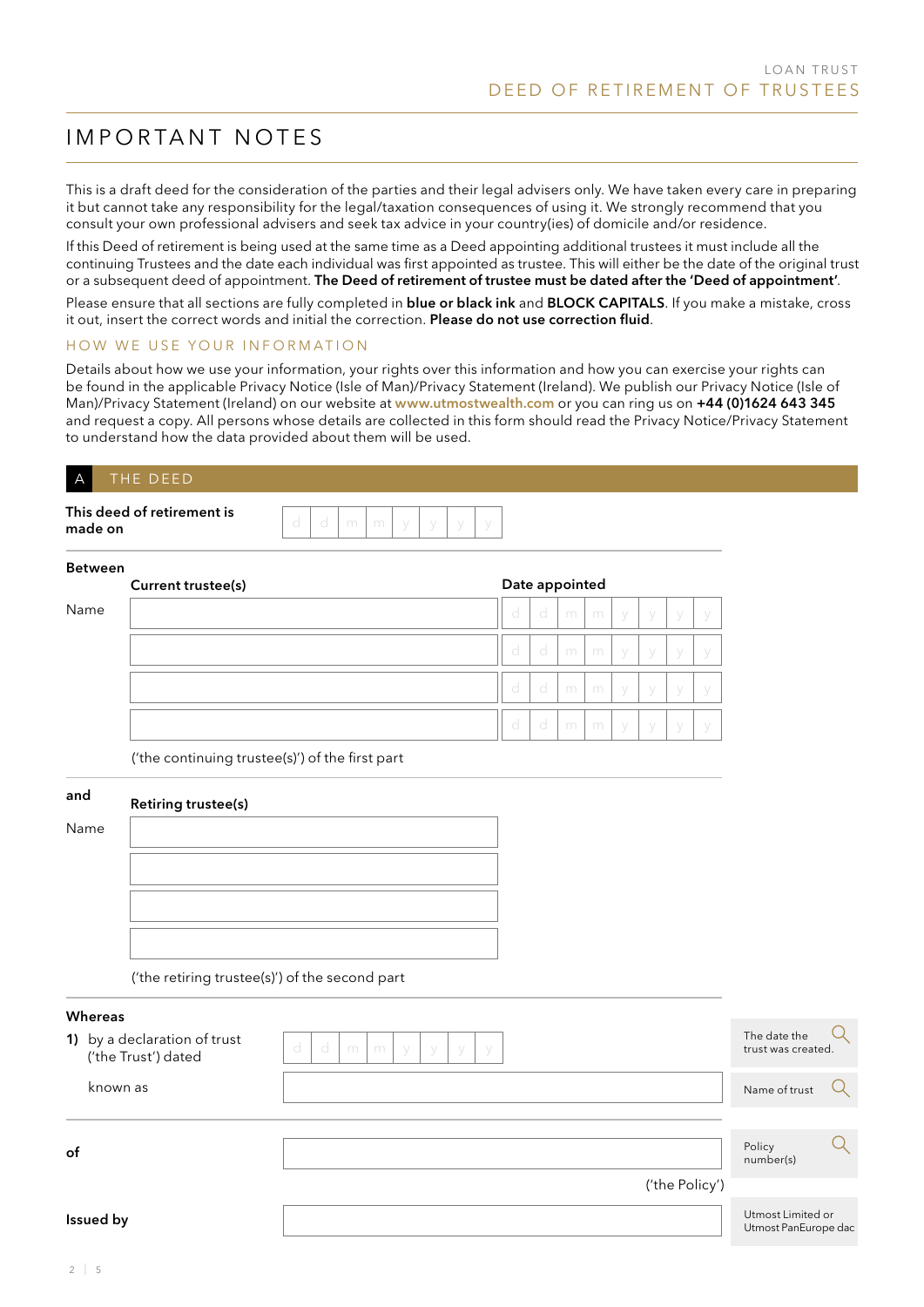The Policy, and all monies which may become payable under it and the proceeds of any sale, conversion or surrender of it are held by the 'retiring trustee(s)' and the continuing trustees upon trust subject to the powers and provisions expressed in the Trust.

#### And Whereas

- 2) By a loan agreement dated  $\lfloor \frac{a}{n} \rfloor$   $\lfloor \frac{m}{n} \rfloor$   $\lfloor \frac{y}{n} \rfloor$   $\lfloor \frac{y}{n} \rfloor$  ('the Loan Agreement') the trustees undertook to repay the Loan or pay a specified sum to the Lender.
- 3) The retiring trustee(s) wishes to be discharged from the Trust(s) conferred on him/them by the Trust.
- 4) The trustees are the person(s) named in the Trust of the said Policy as having power to appoint new or additional trustees.
- 5) It is intended that the Policy and all monies which may become payable under it and the proceeds of any sale conversion or surrender of it shall be transferred into the names of the continuing trustee(s) alone.

#### Now this appointment witnesses as follows:

- 1) The retiring trustee(s) hereby declare(s) that they wish to be discharged from the Trust of the Policy.
- 2) The continuing trustee(s) hereby consent to the discharge of the retiring trustee(s) from the Trust of the Policy and to the vesting in the continuing trustee(s) alone of the Policy and all monies which may become payable under it and the proceeds of any sale conversion or surrender of it.
- 3) The continuing trustee(s) release the retiring trustee(s) from the repayment obligations of the Loan Agreement.
- 4) The continuing trustee(s) undertake to be jointly liable to the Lender for all sums due under the Loan Agreement as if they were the original parties to the Loan Agreement.

## B SIGNATURES

The parties have executed this document as a deed on the first date stated above.

Continuing trustee 1

|                                                                                       | Continuing trustee T |                  |
|---------------------------------------------------------------------------------------|----------------------|------------------|
| Signed and delivered<br>as a deed by the said<br>(Full name of<br>continuing trustee) |                      |                  |
|                                                                                       |                      |                  |
| <b>SIGNATURE</b>                                                                      |                      | <b>SIGNATURE</b> |
| In the presence of<br>(Full name of witness)                                          |                      |                  |
| <b>SIGNATURE</b><br>of independent<br>witness                                         |                      | <b>SIGNATURE</b> |
| Permanent residential<br>address of witness                                           |                      |                  |
| Postcode                                                                              | -                    |                  |
|                                                                                       |                      |                  |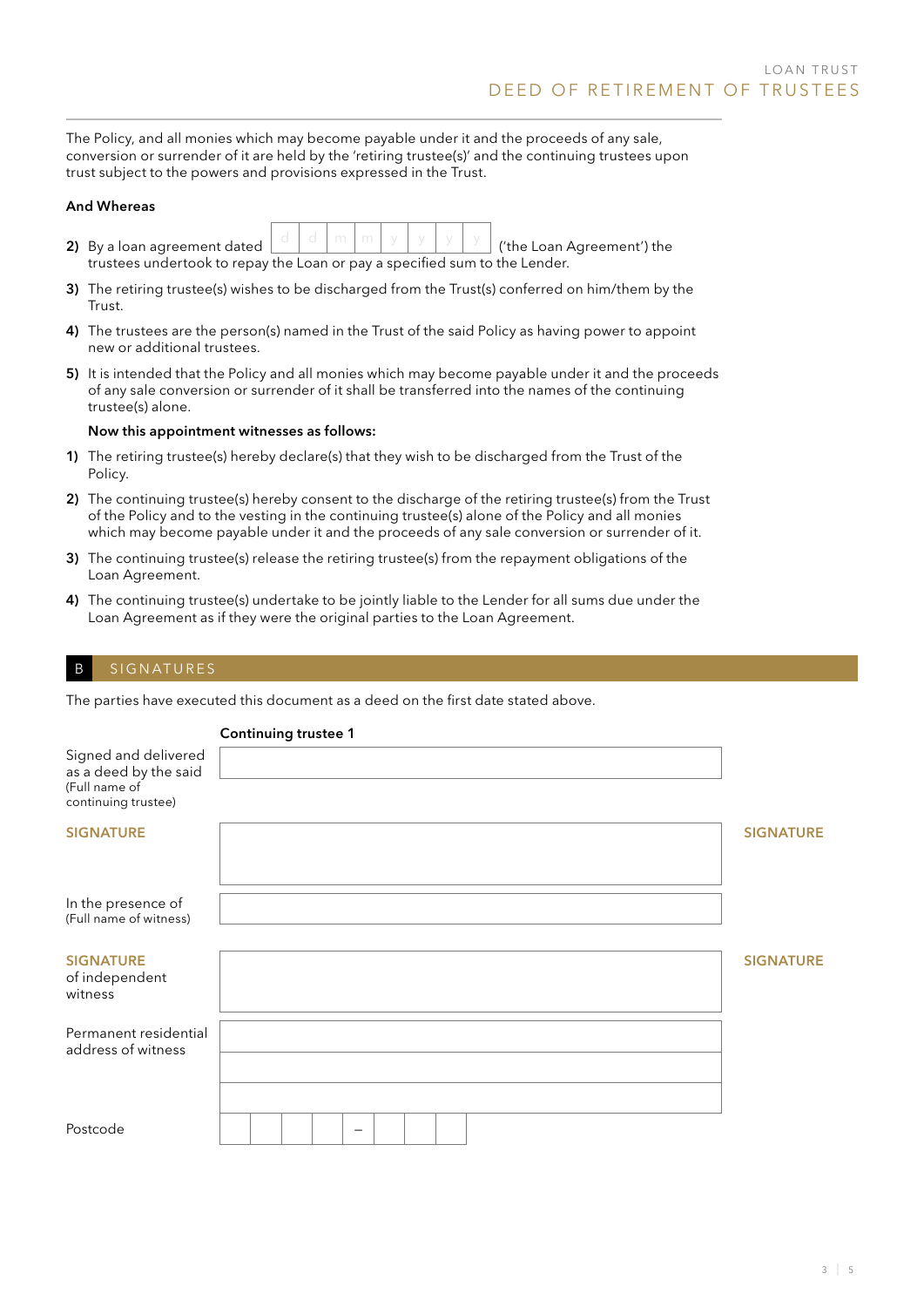## LOAN TRUST DEED OF RETIREMENT OF TRUSTEES

|                                                                                                   | <b>Continuing trustee 2</b>      |                  |
|---------------------------------------------------------------------------------------------------|----------------------------------|------------------|
| Signed and delivered<br>as a deed by the said<br>(Full name of<br>continuing trustee)             |                                  |                  |
| <b>SIGNATURE</b>                                                                                  |                                  | <b>SIGNATURE</b> |
| In the presence of<br>(Full name of witness)                                                      |                                  |                  |
| <b>SIGNATURE</b><br>of independent<br>witness                                                     |                                  | <b>SIGNATURE</b> |
| Permanent residential<br>address of witness                                                       |                                  |                  |
| Postcode                                                                                          | $\qquad \qquad -$                |                  |
|                                                                                                   |                                  |                  |
|                                                                                                   | Continuing or retiring trustee 1 |                  |
| Signed and delivered<br>as a deed by the said<br>(Full name of continuing<br>or retiring trustee) |                                  |                  |
| <b>SIGNATURE</b>                                                                                  |                                  | <b>SIGNATURE</b> |
| In the presence of<br>(full name of witness)                                                      |                                  |                  |
| <b>SIGNATURE</b><br>of independent<br>witness                                                     |                                  | <b>SIGNATURE</b> |
| Permanent residential<br>address of witness                                                       |                                  |                  |